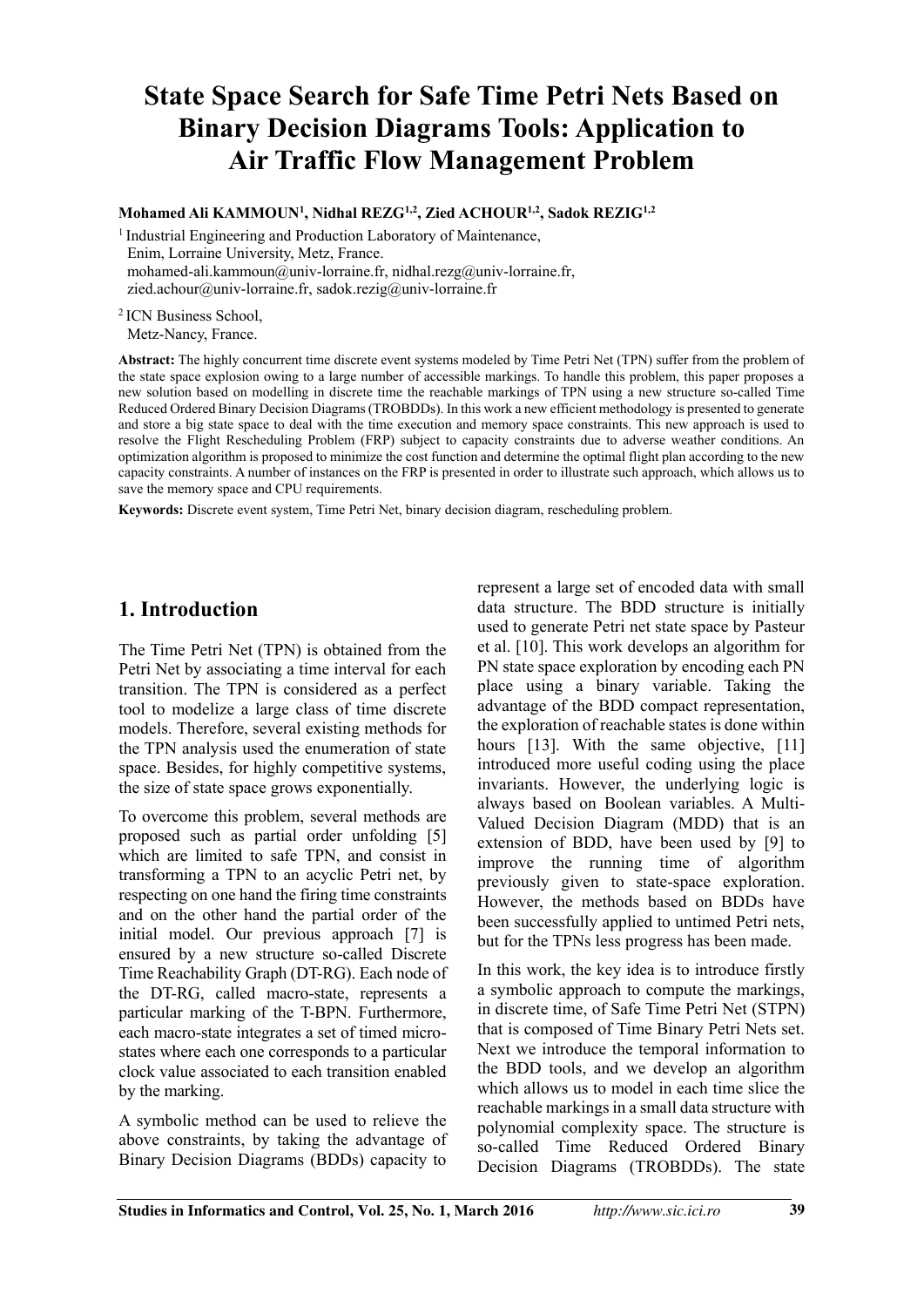space is built by exploration of TROBDDs and its storage into stacks. The intended application concerns the Flight Rescheduling Problem (FRP) due to a reduction of available capacity in air traffic network. In air traffic management the time slice is 15 minutes and the planning horizon is one day for tactical decision. So, the time study is limited to 96 time slices, which makes practicable the use of a discrete-time model. Our point of view on the FRP is focused on the accessibility problem under capacity constraints floating in time. We model the itineraries set of rescheduled flights using the STPN. Therefore, a cost function is associated to TROBDDs model. Next one can develop an optimization algorithm based on optimization criterion in order to determine the optimal flight plan.

This paper is organized as follows; the section 2 describes the background of the time Petri nets tools and binary decision diagrams. The section 3 depicts the symbolic approach to compute the reachable makings. The Section 4 presents the modeling reachable makings through TROBDDs. The exploration of state space and the storage technic is presented in Section 5. In order to illustrate the application of our approach, the FRP is presented in Section 6. We report the experimental results and discussion in Section 7. Finally, the conclusion and the future work are presented in Section 8.

# **2. Backgrounds**

### **2.1 Time Petri Net (TPN)**

A Time Petri Net ( $TPN$ ) [2] is a tuple  $N =$  $(P, T, Pre, Post, I_s)$ , where *P* is a finite set of places; *T* is a finite set of transitions;  $Pre: P \times$  $T \rightarrow \mathbb{N}$  is the pre-incidence function that determines weighted arcs from places to transitions;  $Post: P \times T \rightarrow \mathbb{N}$  is the postincidence function that determines weighted arcs from transitions to places;  $N$  is the set of non-negative integers and  $I_s: T \rightarrow \mathbb{N} \times \mathbb{N}$  is a function which affiliates to each transition a time interval. For  $t_i \in T$ ,  $I_s(t_i) = [a_i, b_i]$  such that  $a_i, b_i \in \mathbb{N}$  and  $a_i \leq b_i$ ;  $0 \leq a_i < \infty$ ;  $0 \leq b_i < \infty$ .

A marked TPN is characterized by the couple  $(N, M_0)$ , where N is a TPN and  $M_0$  is the initial marking. The state of  $TPN$  is defined by a couple  $(M, I_T)$ , where M is a marking and  $I_T$  is the vector which contains firing intervals of transitions.

A TPN is said bounded if the set of reachable marking from  $M_0$  is a finite set. A TPN is said kbounded if for any place in reachable marking from  $M_0$  does not exceed  $k$ . A TPN is said *safe* if it is 1-bounded. In this paper, we focused on Safe TPN (STPN) which is constituted of a set of Time Binary Petri Nets (T-BPNs).

*Definition 1(Time Binary Petri Net)* **:** A Time Binary Petri Net (T-BPN) is a STPN where only one place among all places can be marked:

$$
\blacksquare \forall p \in P, M(p) \in \{0,1\};
$$

- $\blacktriangleright \forall p_i, p_j \in P$  if  $M(p_i) = 1$  then  $M(p_j) = 0$ ;
- $\blacksquare$   $Pre: P \times T \rightarrow \{0,1\}$  and  $Post: P \times T \rightarrow \{0,1\}.$

The following properties emanate from definition 1.

*Property 1*. Let  $P_i$  be the places set of T-BPN<sub>i</sub> (respectively  $P_j$  for T-BPN<sub>j</sub>), then  $P_i \cap P_j = \emptyset$ .

*Property 2.* Let  $T_i$  be the transitions set of T- $BPN_i$  (respectively  $T_j$  for T-BPN<sub>j</sub>), then  $T_i \cap$  $T_i = \emptyset$ .

*Property 3.*  $\forall t_{i,j} \in T_i$ , Card  $(\star_{i,j}) \in \{0,1\}$  and Card  $(t_{i,j}^{\bullet}) \in \{0,1\}.$ 

The properties 1 and 2 mean that each place or transition belongs to a single T-BPN. The property 3 ensures that each transition of a T-BPN has at most one input place and at most one output place. Indeed, the T-BPN is a *state graph* that includes one or many elementary paths.

*Definition 2.* We define some notations for the T-BPN as follows:

- If the T-BPNi is composed of a single elementary path, we note  $p_{i,i}$  (respectively  $t_{i,j}$ ) the place *j* (respectively the transition *j*) of T-BPNi;
- If the T-BPNi is composed at least of two elementary paths, we note by  $p_{i,j}$  the common place between the various elementary paths and by  $p_{i,j}^k$  (respectively  $t_{i,j}^k$ ) the places of path k (respectively the transitions of path  $k$ ).

The connection transitions between the T-BPN (have several places of input and/or several places of output) are denoted by a single index.

Figure 1 shows a STPN, which comprised of four T-BPNs. Each T-BPN contains the following places:  $P_1 = \{p_{1,1}, p_{1,2}, p_{1,3}\}, P_2 =$  $\{p_{2,1}, p_{2,2}\}, P_3 = \{p_{3,1}, p_{3,1}^1, p_{3,1}^2, p_{3,2}\}\$  and  $P_4 =$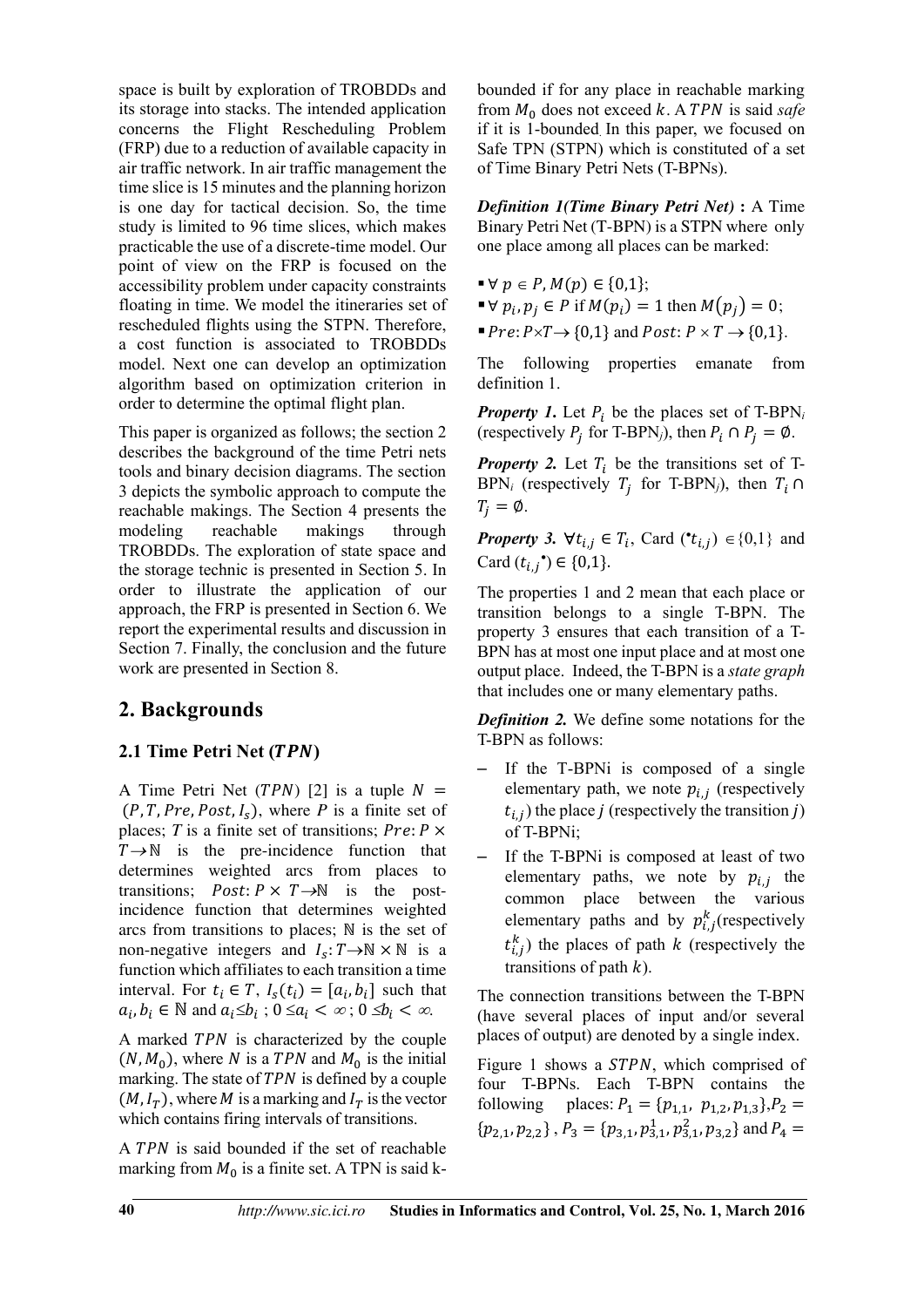$\{p_{4,1}\}.$  Furthermore, the T-BPNs are related by the transitions  $t_1$  and  $t_2$ .

 In the rest of this paper, the methodology exhibited is convenient for any class of STPN, which comprises a set of T-BPNs.



**Figure 1.** Example of STPN

#### **2.2 Binary Decision Diagrams (BDDs)**

Formally, a binary decision diagram is a directed acyclic graph with a set of vertices  $V$ , which has two types. Non-terminal vertices are indexed by a Boolean variable,  $x_i$ , denoted  $index(v) = x_i$ ,  $v \in V$ . Each vertex  $x_i$  has two children: a left child and a right child, denoted respectively by  $LeftChild(x_i)$ ,  $RightChild(x_i) \in V$ . Terminal vertices are indexed by the value 0 or 1 of the Boolean function. The  $LeftChild(x_i)$  is bound to its parent by a dotted arrow where the value affected to  $x_i$  is 0, and the *RightChild* $(x_i)$  is bound to its parent by a continuous arrows where the value assigned to  $x_i$  is 1.

The representation technique of the Boolean functions using the BDD tool is based on the expansion of Shannon [3]. An *Ordered Binary Decision Diagram* (OBDD) is a BDD where the variables respect a topological order  $x_1 < x_2$ 

 $\cdots < x_n$ , whatever is the path of the root in the terminal vertices of BDD, [8]. A *Reduced Ordered Binary Decision Diagram* (ROBDD) is an OBDD where the size of the BDD is reduced by the application of reduction rules, such as the fusion of isomorphic sub-graphs [3, 14]. In the rest of the paper, when no confusion is possible, the size of the BDD corresponds to the number of non-terminal vertices.

### **3. Computing the STPN Markings using Symbolic Approach**

In this section, we introduce a new symbolic approach to compute in discrete time the markings of STPN by a Boolean function.

Let  $M_P^{\tau}$  be the power set of STPN places set at the time  $\tau$ , with  $Card(P) = n$ . Let  $P(M_P^{\tau})$  be the power set of  $M_P^{\tau}$ . According to Boolean algebra of a power set [3], the system  $(\mathcal{P}(M_P^{\tau}), \cup)$  $(\rho, \emptyset, M_P^{\tau})$  is a Boolean algebra with  $Card(\mathcal{P}(M_P^{\tau})) = 2^{2^n}$ , where Ø the empty set and  $\cup, \cap$  the union and the intersection laws.

*Theorem of Stone* **[**12**].** Any finite Boolean algebra is isomorphic to the Boolean algebra of subsets of some finite set.

Based on the theorem of Stone, the system  $(\mathcal{P}(M_P^{\tau}), \cup, \cap, \emptyset, M_P^{\tau})$  is isomorphic to the algebra of *n*-variables Boolean functions  $(F^n(\mathcal{B}), +, \cdot)$  $(0,1)$ , where  $F^n(\mathcal{B})$  is the set of *n*-variables Boolean functions,  $(+)$  and  $(·)$  the addition and the multiplication of *n*-variables Boolean functions. Also, '0' is the function *zero*  $(f_0(x_1))$  $(x_2 \dots, x_n) = 0 \,\forall \, x_i \in \mathcal{B}$  and '1' is the function *one*  $(f_1(x_1, x_2, ..., x_n) = 1 \forall x_i \in \mathcal{B})$ , (for more details see [4]).

Let  $\psi^{\tau} : \mathcal{P}(M_P^{\tau}) \to \mathcal{B}$  be the *temporal symbolic* function, which allows to express at every time  $\tau$  a marking in  $\mathcal{P}(M_P^{\tau})$  by a Boolean expression. We define the temporal symbolic function  $\psi^{\tau} =$ Υ µ ל by the composition of the *temporal*  ciphering function  $\mu^{\tau} \colon \mathcal{P}(M_P^{\tau}) \to \mathcal{B}^n$  and *temporal indicator* function  $Y^{\tau}$ :  $\mathcal{B}^n \rightarrow \mathcal{B}$ .

The temporal ciphering function consists in coding a marking  $m^{\tau}$  by a summit  $Z_{m^{\tau}} =$  $(x_1, x_2, ..., x_n) \in \mathcal{B}^n$ , with  $x_i$  the binary variable representing the place  $p_i$ .  $\mu^{\tau}$ can be represented as follows:

$$
\mu^{\tau} \colon \frac{\mathcal{P}(M_P^{\tau}) \to \mathcal{B}^n}{m^{\tau} \mapsto Z_{m^{\tau}} = (x_1, x_2, \dots, x_n)}
$$

where: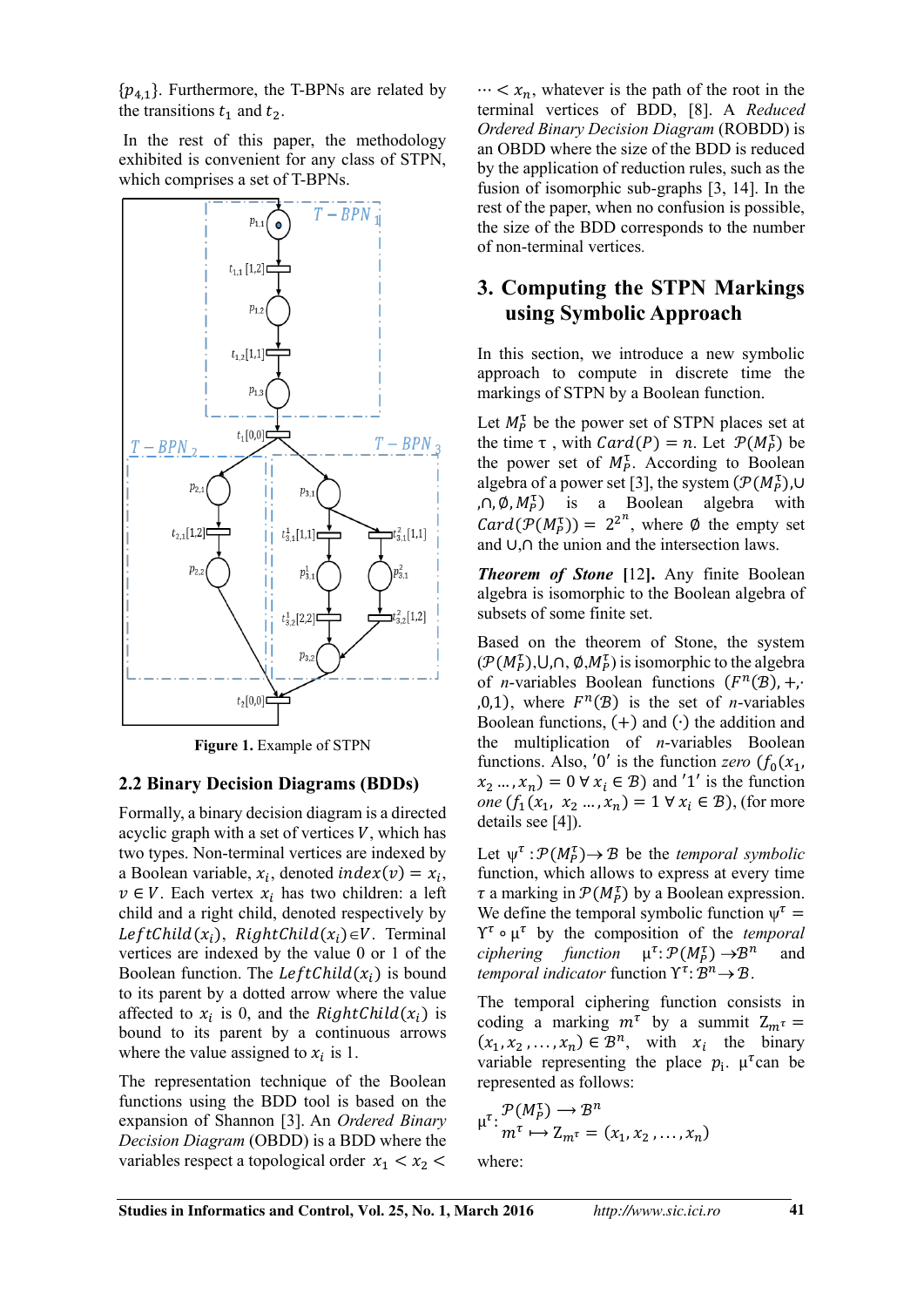$$
\forall i \in 1, \dots n \; ; \; x_i = \begin{cases} 1 & \text{if } p_i \in m^\tau \\ 0 & \text{otherwise.} \end{cases} \tag{1}
$$

The *temporal* indicator function  $Y^{\tau}$  takes as input  $Z_{m^{\tau}}$  and returns a Boolean value as follows:

$$
\Upsilon^{\tau} \colon \frac{\mathcal{B}^n \to \mathcal{B}}{Z_{m^{\tau}} \mapsto \omega}
$$

where:

$$
\omega = \begin{cases} 1 & m^{\tau} \text{ is a reachable marking} \\ 0 & \text{otherwise.} \end{cases}
$$

Let  $m_1^{\tau}$  and  $m_2^{\tau}$  be two markings of  $\mathcal{P}(M_P^{\tau})$  such as  $\mu^{\tau}(m_1^{\tau}) = \mu^{\tau}(m_2^{\tau})$ . Since each place is coded by a binary variable, every marking is represented by a single argument. If  $\mu^{\tau}(m_1^{\tau}) =$  $\mu^{\tau}(m_2^{\tau})$  then  $m_1^{\tau} = m_2^{\tau}$ , so  $\mu^{\tau}$  is injective. As a consequence  $\psi^{\tau}$  is injective. On the other hand, the set of binary variables  $B$  contains the binary values  $\{0,1\}$ . At each time  $\tau$ , there are: a nonreachable marking  $m_{na}^{\tau}$ , such as  $\Upsilon^{\tau}(m_{na}^{\tau}) = 0$ , and a reachable marking  $m_a^{\tau}$ , such as  $\Upsilon^{\tau}(m_a^{\tau}) =$ 1. So,  $\psi^{\tau}$  is surjective. Consequently, the function  $\psi^{\tau}$  is at the same time injective and surjective, so it is bijective.

The *temporal symbolic* function  $\psi^{\tau}$  is a bijective function and thereby an isomorphism from  $(\mathcal{P}(M_P^{\tau}),$ U,N, $\emptyset$ , $M_P^{\tau}$ ) to  $(F^n(\mathcal{B}), +, \cdot, 0, 1)$ . Therefore, each marking in  $\mathcal{P}(M_P^{\tau})$  is represented by a Boolean function. Let  $m_1^{\tau}$ ,  $m_2^{\tau}$ be two markings such as  $\mu(m_1^{\tau}) = Z_{m_1^{\tau}}$  and  $\mu(m_2^{\tau}) = Z_{m_2^{\tau}}$ . The union (respectively the intersection) of  $Z_{m_1^{\tau}}$  and  $Z_{m_2^{\tau}}$  is represented by

$$
\begin{aligned} \Upsilon_{Z_{m_1^{\tau}} \cup Z_{m_2^{\tau}}} &= \Upsilon_{Z_{m_1^{\tau}}} + \Upsilon_{Z_{m_2^{\tau}}} \text{(respectively} \\ \Upsilon_{Z_{m_1^{\tau}} \cap Z_{m_2^{\tau}}} &= \Upsilon_{Z_{m_1^{\tau}}} \cdot \Upsilon_{Z_{m_2^{\tau}}} \text{)} .\end{aligned}
$$

We consider the reachable markings of  $STPN$  in Figure1 at  $\tau = 1$  corresponds to  $m^1 =$  $\{P_{1,1}\}, \{P_{1,2}\}\}\.$  The image of  $m^1$  by the ciphering function is represented by two  $arquments: (1,0,0,0,0,0,0,0,0,0)$  and  $(0,1,0,0,0,0,0,0,0,0,0) \in \mathcal{B}^{10}$  which corresponds respectively to  $\{p_{1,1}\}\$  and  $\{p_{1,2}\}\$ , with  $Card(P) = 10$ . The symbolic function of  $m<sup>1</sup>$  is  $\psi^1 = x_{1,1} \cdot \overline{X}_{\{x_{1,1}\}} + x_{1,2} \cdot \overline{X}_{\{x_{1,2}\}}$ . With  $\overline{X}_{\{x_{i,j}\}}$ the Cartesian product of complement to all variables except  $x_{i,i}$ .

For example,  $\bar{X}_{\{x_{1,1}\}} = \overline{x_{1,2}} \cdot \overline{x_{1,3}} \cdot \overline{x_{2,1}} \cdot \overline{x_{2,2}}$ .  $\overline{x_{3,1}} \cdot x_{3,1}^1 \cdot x_{3,1}^2 \cdot \overline{x_{3,2}} \cdot \overline{x_{4,1}}.$ 

### **4. The Modelling of the Reachable Markings**

#### **4.1 Explicit representation of STPN markings by OBDDs**

This section presents a new modeling method of the reachable markings of STPN by OBDDs in discrete time. By using the ordinary Depth-First Search (DFS) of OBDD, the different paths are explored. According to the value of terminal vertex, one can classify the paths explored in two sets, as follows:

- The set of paths, which ends with a terminal vertex indexed by '1', model the reachable markings, denoted by  $Spt_1$ .
- The set of paths, which ends with a terminal vertex indexed by '0' corresponds to unreachable markings denoted by  $Spt_0$ .

A path  $pt_1$  modelizes a reachable marking  $(pt_1 \in Spt_1)$  of STPN composed of k T-BPNs, is described by the proposition 1.

*Proposition 1.* Each path  $pt_1$  in  $Spt_1$  includes at most  $k$  non-terminal vertices, which each one has a right child.

*Proof.* Let a STPN be consisted of k T-BPN. Besides, a vertex corresponds to a marked place that has only a right child in a given path  $pt_1$ . As a T-BPN has at most one marked place, a  $pt_1 \in$  $Spt_1$  of a STPN contains at most k non-terminal vertices whose each one has a right child.

Figure 2 shows the OBDD presenting the function  $\overline{X} = x_{1,1} \cdot \overline{X}_{\{x_{1,1}\}} + x_{1,2} \cdot \overline{X}_{\{x_{1,2}\}}$ which models the marking  $m^1 = \{ \{\mathbf{P}_{1,1}\}, \{\mathbf{P}_{1,2}\} \}.$ For a simplified representation, only the variables of  $T-BPN_1$  are considered regardless the T-BPN<sub>2</sub> and T-BPN<sub>3</sub> are not marked in  $\tau = 1$ . The full representation of OBDD contains two paths of  $Spt_1$ . Each one models a reachable marking. If we take the example of the path  $pt_1$ modeling the reachable marking  ${p_{1,1}}^*$ ; it has one vertex indexed by  $x_{1,1}$  which has a right child, and the other vertices have each one a left child. The topological order used of variables is:  $x_{1,1} < x_{1,2} < x_{1,3}$ .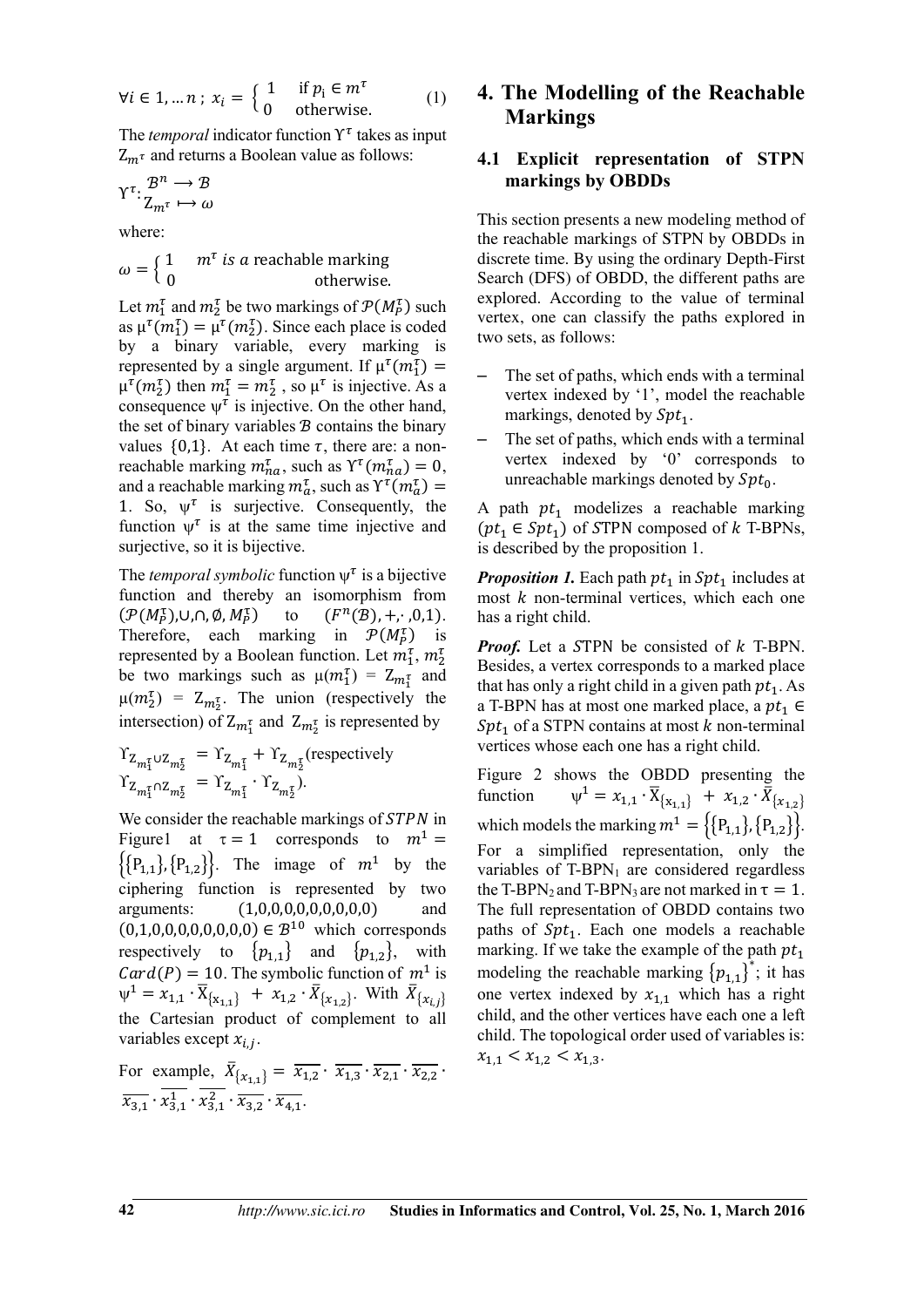

**Figure 2.** OBDD of the symbolic function  $\psi^1$ 

#### **4.2 TROBDDs construction**

The full OBDD size is equal to  $(2<sup>n</sup> - 1)$  [6]. Therefore, the size of reserved memory space increases exponentially with the number of STPN places. Its complexity order is  $O(2^n)$ . Obviously, it is important to conceive an OBDD representation method with a reduced memory size.

In this paper, the behind construction of reduced OBDD at every time aims to represent only  $Spt_1$ . Therefore, one can only represent the variables storing the marked places.

*Definition 3.* The new structure proposed is socalled Time Reduced Ordered Binary Decision Diagrams ( $TROBDD<sub>s</sub>$ ) that model the reachable markings in discrete time. We denote by  $TROBDD_{\tau}$  the modeling of reachable markings at the time  $\tau$ 

The principle of a TROBDD<sub> $\tau$ </sub> construction is illustrated by the algorithm in Figure 3; we begin by creating temporarily (can be deleted) the vertex. It is definitively created where does not annul the Boolean function and has a right child, i.e. For a current vertex, indexed by  $x_i$ , is definitively created only when  $\psi^{\tau}(x_1 ... x_i = 1)$  is not null.

The vertex  $x_i$  is definitively constructed and its children are temporarily constructed as shown in



**Figure 3.** Construction Algorithm of  $TROBDD_{\tau}$ 

Figure 4.a. The second iteration consists in the calculation of the Boolean function where  $x_{i+1} = 1$ , and decides to delete or not each vertex  $x_{i+1}$ .

As shown in figure 4.b, one can eliminate the  $RightChild(x_i) = x_{i+1}$  is done because the Boolean function is equal to zero. Then the  $RightChild(x_i) = x_{i+2}$ is temporary constructed which corresponds to the left child of  $x_{i+1}$ . The LeftChild $(x_i) = x_{i+1}$  is definitively constructed where  $\Psi^{\tau}(x_1, ..., x_i =$  $(0, x_{i+1} = 1)! = 0$ . Then the children of  $x_{i+1}$  are temporarily created.

The application of reduction algorithm on the example of STPN (Figure 1) is illustrated in the



**Figure 4.** Construction principle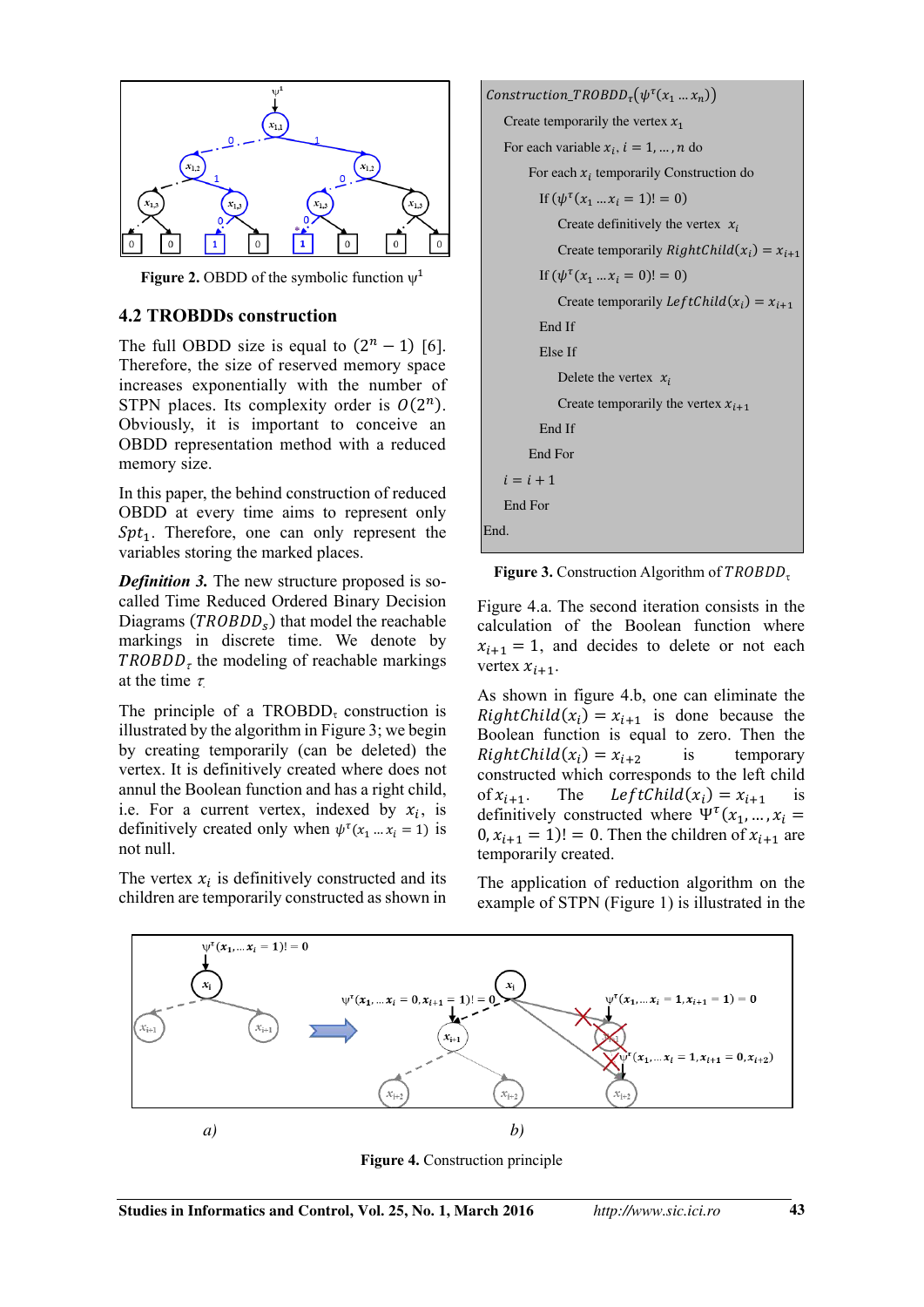following Figure 5. Every  $TROBDD_{\tau}$  defines the reachable markings at  $\tau$ . The depth first search in a given  $TROBDD<sub>\tau</sub>$  allows us to determine the different reachable markings.

*Proposition 2***:** The  $TROBDD<sub>z</sub>$  size resulting by the application of the algorithm1 has in the worst case a complexity order of  $O(n)$ ; *n* is the number of STPN places.

*Proof.* Let us consider an STPN with *n* places. As in a given time  $\tau$ , the TROBDD<sub> $\tau$ </sub> models only the marked place. Then, in the worst case the TROBDD<sub> $\tau$ </sub> size is equal to the number of STPN places.

# **5. TROBDDs Exploration**

In this section, we discuss the states space generation by manipulating the  $TROBDD<sub>s</sub>$ structures, and the technique of storage.

### **5.1 The structure of vertex**

The state space generation requires the respect of some constraints that must be recorded in each vertex of  $TROBDD<sub>s</sub>$ ; the temporal constraints to move from a vertex to another, and the precedence constraints that allows to define the next vertex. Therefore, the vertex in  $TROBDD<sub>s</sub>$  is declared as follows:

- *index*: is the binary variable  $(x_{i,j})$ .
- **LRRT**<sub>ij</sub>: is the Lower Residual Remaining Time (*LRRT*).
- **URRT**<sub>ij</sub>: is the Upper Residual Remaining Time (URRT).
- **Next** : is the list of the next vertices of  $x_{i,j}$ .

For example, the vertex in  $TROBDD<sub>0</sub>$  (Figure 5) has the following information:  $index(v) =$  $x_{1,1}$ , LRRT<sub>1,1</sub> = 1, URRT<sub>1,1</sub> = 2 and *Next* =  ${x_{1,2}}$ . The value of *LRRT* and *URRT* are updated at each incrementing of time .

#### **5.2 The storage stacks and TFGMEC**

We use two types of stacks to store the state space: The independents stacks ( $Stack_z$ ,  $z \in$ N) and a global stack  $Stack_G$ . Each independent stack stores in order the sates generated from the initial state to the final state. Each element of global stack points to an independent stack. Evidently, the state is determined by a depthfirst search of  $TROBDD_{\tau}$  during the run through  $TROBDD<sub>s</sub>$ . A state at time  $\tau$  is defined as follows:  $E(\tau) = [x_{i_1, j_1}(\tau), ..., x_{i_k, j_m}(\tau)]$ where  $k$  is the number of T-BPN and  $m$  is the index of the marked place of T-BPNk.



**Figure 5.** The *TROBDD*<sub>s</sub> of STPN in Figure 1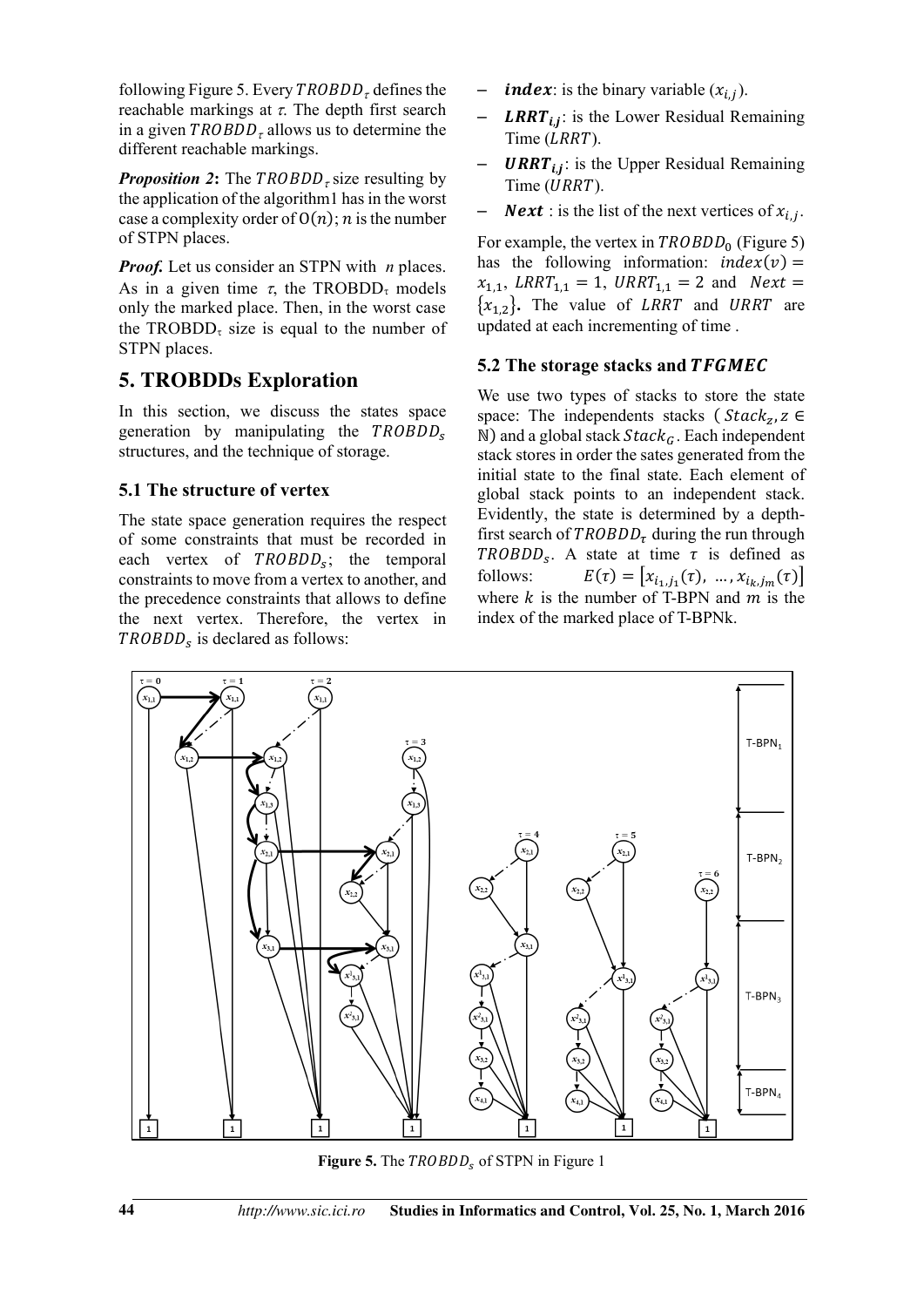The modeling and analysis of real system should be taken into account the specification which float in time. For this specification types, one can introduce the Time Floating General Mutual Exclusion constraints  $(TFGMEC)$  [1], which is a GMEC considered only in a time interval  $[\tau_{min}, \tau_{max}]$ . We introduce a new formulation of TFGMEC suitable of the definition of state:

$$
\vec{w}^T E_{[\tau_{min}, \tau_{max}]} \le \lambda \tag{3}
$$

Where  $\vec{w}$  is a binary vector and  $\lambda$  is an integer constant.

#### **5.3 The generation and storage algorithm**

The generation and storage algorithm consists of three steps, as is shown in Figure 6.

In the first step, from a current state  $E(\tau)$ , one can finds the set of indexes  $(X)$  which allows us to move to the next state. Then, either by the next  $(x_{i,j}(\tau)$ . *Next*) and / or by evolving the time  $(x_{i,j}(\tau+1))$ , the set *S* of successors is calculated according to the value of the lower residual remaining time of each  $x_{i,j}(\tau)$  in X.

The second step involves the determination of the successor's state  $E_s$  of  $E(\tau)$ . Once the set  $E_s$ is determined, an analysis is performed to eliminate the forbidden states that does not respect the TFGMEC. Therefore, the result is the set of legal states  $E_s$  which guarantees the desired behavior. The  $(Card(E<sub>s</sub>) - 1)$  is the number of created stacks. The covered states are duplicated in current stack (step 3). Subsequently, the exploration of the global stack  $(Stack<sub>G</sub>)$  and the selection of the first independent stack are realized in step 4; note that the current state of first independent stack is not a final state.

As an example, we consider the  $TROBDD<sub>s</sub>$  in Figure 5. The DFS of  $TROBDD<sub>0</sub>$  give the initial state  $|x_{1,1}(0)|$ , that is stored in  $Stack_1$ , where its temporal constraints  $LRRT_{1,1} = 1$  and  $\text{URRT}_{1,1} = 2$ . Obviously, the successor is  $x_{1,1}(1)$  that leads a new state  $[x_{1,1}(1)]$ generated from  $TROBDD_1$  and stored in  $Stack_1$ with an update of the temporal constraints that are  $LRRT_{1,1} = 0$  and  $URRT_{1,1} = 1$ . By applying the step 2 of algorithm, the successor set is  $S =$  ${x_{1,2}(1)}$ ;  $x_{1,1}(2)$  } that leads to two successors

| Step 1: | <b>Calculate the successors index:</b>                                                                                     |
|---------|----------------------------------------------------------------------------------------------------------------------------|
|         | Let a current state $E(\tau) = [x_{i_1, i_1}(\tau), , x_{i_n, i_m}(\tau)]$ stored in the <i>Stack</i> <sub>z</sub>         |
| 1.1     | Determine $X = \{x_{i,j}(\tau) \in E(\tau)   \delta = \min_{i} (LRTT_{i,j})\}\$ , $i = i_1 \dots i_n, j = j_1 \dots j_m\}$ |
|         | $S = \emptyset$ ; $E_S = \emptyset$                                                                                        |
| 1.2     | For each $x_{i,j}(\tau) \in X$                                                                                             |
|         | If $\delta = 0$                                                                                                            |
|         | If URTT <sub>i,j</sub> = 0 then $S = S \cup \{x_{i,j}(\tau) \text{. Next}\}\$                                              |
|         | Else then $S = S \cup \{x_{i,j}(\tau) \text{. } Next\} \cup \{x_{i,j}(\tau+1)\}\$                                          |
|         | Else $S = S \cup \{x_{i,j}(\tau + 1)\}\$                                                                                   |
| Step 2: | Calculate the successor states of the trajectory and update the list of trajectories to be analyzed.                       |
| 2.1.    | Generate the set $E_s = \{E_1, E_2, , E_{ S }\}\$ of successor states of the current state $E(\tau)$ .                     |
| 2.2.    | Eliminate the states that not respecting the TFGMEC $\overline{w}^T E_{[\tau_{min},\tau_{max}]} \leq \lambda$              |
|         | For each $E_r \in E_s$ , $r = 1, ,  s $                                                                                    |
|         | If $\sum_{i,j} x_{i,j}(\tau) > \lambda$ then $\forall \tau \in [\tau_{min}, \tau_{max}]$                                   |
|         | $E_s = E_s \setminus E_r$                                                                                                  |
| Step 3: | <b>Update the independents stacks</b>                                                                                      |
|         | If $E_s = \emptyset$ go to Step 4<br>Else                                                                                  |
|         | Update the $Stackz$ :                                                                                                      |
|         | Choose $E_i \in E_s$                                                                                                       |
|         | $Stack_z = Stack_z \cup \{E_i\}$                                                                                           |
|         | $E_s = E_s \backslash E_i$                                                                                                 |
|         | While $E_s \neq \emptyset$                                                                                                 |
|         | Create a new independent stack and duplicate the covered states in $Stack_{z} \setminus \{E_{i}\}\$                        |
|         | Added the successor state $E_r \in E_s$ .                                                                                  |
| Step 4: | Determine the next independent stack to be analyzed.                                                                       |
|         | Explore the Stack <sub>G</sub> and select the first independent stack which the current state is not a final state.        |
|         | If such an independent stack exists, go to Step 1.                                                                         |

**Figure 6.** Algorithm for generation and storage of state space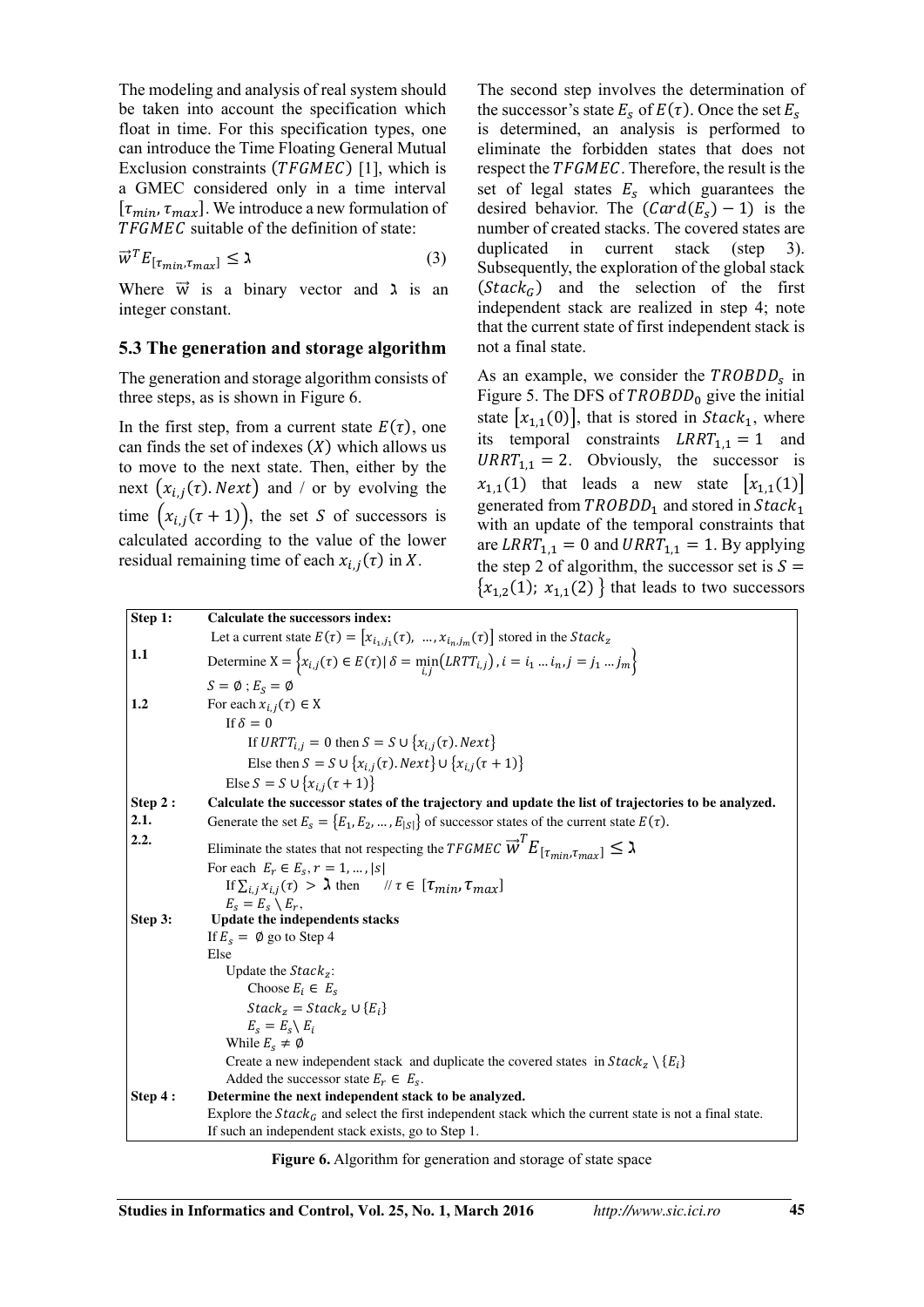states. The state  $[x_{1,2}(1)]$  is stored in  $Stack_1$ and  $[x_{1,1}(2)]$  is also stored in a new stack *Stack*<sub>2</sub>. The predecessors states of  $[x_{1,2}(1)]$  and  $[x_{1,1}(2)]$  are the same as shown in Figure 7. Next, in the step 4 the  $Stack_1$  is selected to carry the generating and the storing procedure. When we reach the state  $[x_{2,1}(3), x_{3,1}(3)]$ , in  $Stack_1$ the successors of each one index are:

$$
S(x_{2,1}(3)) = {x_{2,2}(3); x_{2,1}(4)} \text{ and}
$$
  

$$
S(x_{3,1}(3)) = {x_{3,1}^1(3); x_{3,1}^2(3)}.
$$

The exploration step of  $TROBDD<sub>s</sub>$  generates the set of successors of  $[x_{2,1}(3), x_{3,1}(3)]$ :

$$
E_s = \begin{cases} [x_{2,2}(3), x_{3,1}^1(3)]; [x_{2,2}(3), x_{3,1}^2(3)]; \\ [x_{2,1}(4), x_{3,1}^1(4)]; [x_{2,1}(4), x_{3,1}^2(4)] \end{cases},
$$

Thus, one can apply the following *TFGMEC*:

$$
\left(x_{2,1}(\tau) + x_{2,2}(\tau) + x_{3,1}^2(\tau)\right)_{[3,6]} \le 1.
$$

Therefore, the states  $[x_{2,2}(3), x_{3,1}^2(3)]$  and  $[x_{2,1}(4), x_{3,1}^2(4)]$  are forbidden from  $E_s$  and a new stack  $(Stack<sub>3</sub>)$  is created.

The  $TROBDD_s$  exploration stored in  $stack_1$  is shown with bold arrows (i.e. see Figure 5).

### **6. Application to Air Traffic Flow Management Problem**

The worldwide demand of air traffic is expanding that has continued to grow. However the capacity of Air Traffic Network (ATN) elements such as the airports, sectors and itineraries are not changed. Moreover, the ATN capacity is reduced for any adverse weather conditions and makes some scheduled flight plan unrealizable.

In this application, we focus on the flights before their take-off (uncommitted flight), where the scheduled flight plan is affected due to adverse weather condition and become unrealizable. Therefore, the Flight Rescheduling Problem (FRP) is involved in order to minimize the impact of unforeseen disruptions on the schedule planning. This is an accessibility control problem under safety constraints with floating temporal windows through time caused by adverse weather condition. In this context, we propose an optimization algorithm to calculate a new optimal flight plan by minimization the cost function.

#### **6.1 Notations and modeling**

#### **6.1.1 Notations**

The flights rescheduling problem includes a set of flights  $F = \{1, 2... |F|\}$  which uses a set of ATN during a time window (a day for example). Each flight has a departure airport  $d_f$ ,  $f \in F$ , of the set of airports  $D = \{d_1, d_2, \ldots, d_{|D|}\}\$  and a landing airport  $a_f$ ,  $f \in F$ , of the set of destination airports  $A = \{a_1, a_2 \dots a_{|A|}\}\.$  A set of air sectors which will be used by the flights is denoted by  $S = \{s_1, s_2, \dots s_{|S|}\}\$ . The itinerary for the flights that connects the departure to the arrival airport are numbered and defined by the set  $I = \{1, 2 \dots |I|\}.$ 

**Definition 4:** A Flight Itinerary Set  $(FIS_f)$  of flight  $f \in F$  is the succession of ATN elements according to the flight time constraint of each one. We denoted it by  $FIS_f = \{ \Pi_f^i | f \in F, i \in$ *I*}, with  $\Pi_f^l = d_{i,d}(\theta_d), s_{i,1}(\theta_{l1}), \dots s_{i,k}(\theta_{lk}),$  $a_{i,a}(0)$ . For example,  $s_{i,1}(\theta_{11})$  models the flight  $f$  following the itinerary  $i$  by overflying the sector  $s_1$ , and needs  $\theta_{11}$  time unit. The available capacity of each ATN element  $e_k \in DUSUA$  at the time interval  $[\tau_1, \tau_2]$ , is denoted by  $Cap(e_k, [\tau_1, \tau_2])$ , and expressed by a  $TFGMEC$ .

We admit that all the flights can have the similar flight time slice. We suppose that the flight duration for a given sector with an airport takes one time slice while it takes twice as long if the sector hasn't an airport. Note that a scheduled



**Figure 7.** Example of storage in stacks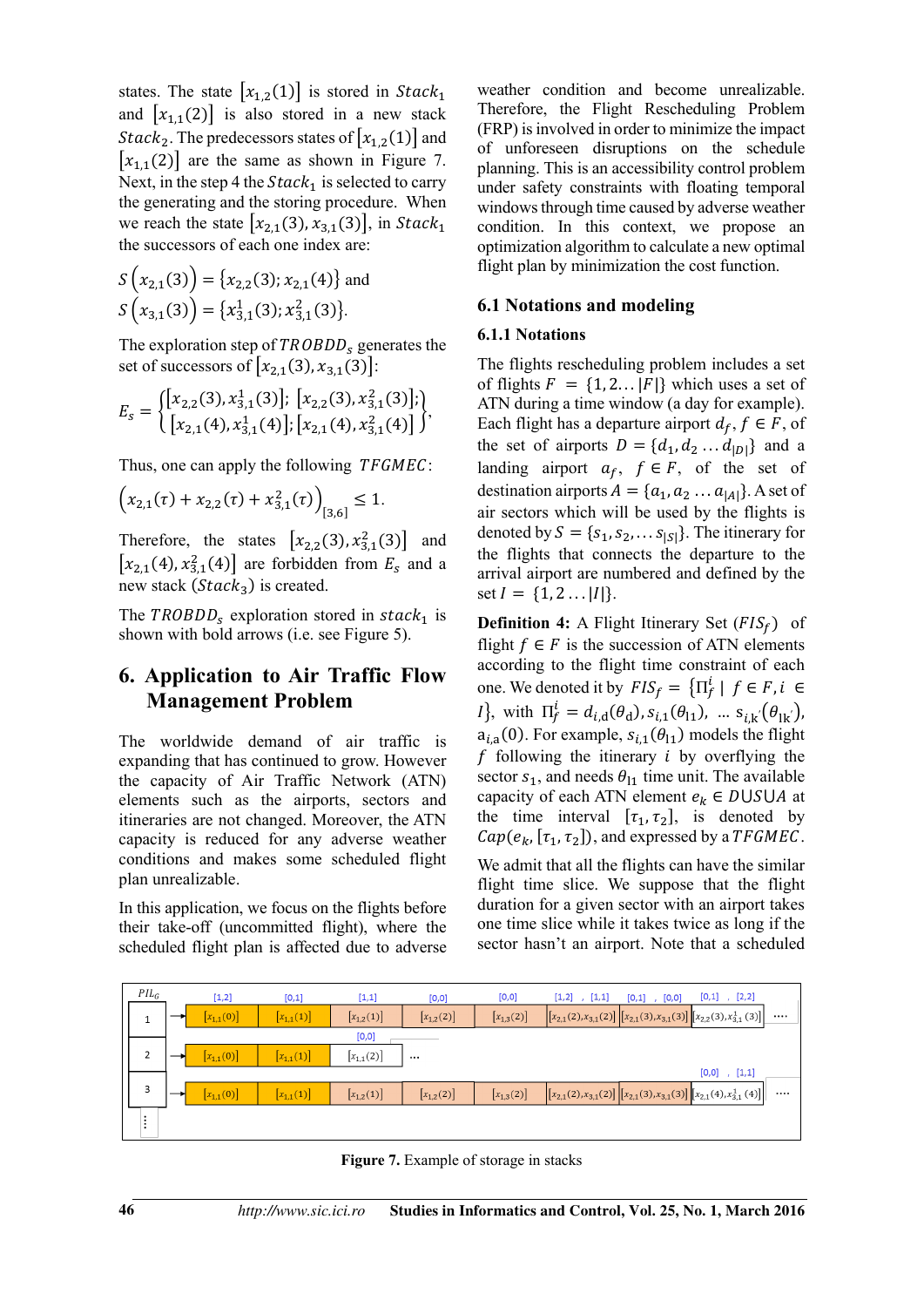flight plan is considered as the shortest path connecting two airports.

The Figure 8 depicts an example of air traffic networks, which is composed of three departures airports  $(d_1, d_2, d_3)$ , an arrival airport  $a_1$  and 19 sectors. The arcs connecting a pair of airports are the possible itineraries for a given flight, where their number is presented by a circle. We consider three flights, which each one departs from an airport, and have a common destination. For instance, the flight number '1' from the airport  $d_1$  can follow one of three itineraries of  $FIS_1 = {\Pi_1^1, \Pi_1^2, \Pi_1^3}$ . Moreover, the scheduled flight itineraries set is  ${\{\Pi_1^2, \Pi_2^5, \Pi_3^8\}}$ , where their itineraries are delineated by dotted lines.

#### **6.1.2 Modeling a FIS by STPN**

The key idea is to consider the air traffic system as a discrete events system for the flight rescheduling problem. We model all flights itinerary set;  $FIS = \bigcup_{f} FIS_{f}$  by a STPN where each  $FIS_f$  is modeled by a T-BPN, noted T-BPN*f*.

Relevant to the elements notation of a STPN compound of a T-BPN set (definition2), the places indicate the plane location in ATN, are denoted as follows:

- $-$  *p<sub>f,d<sub>j</sub>*: the departure airport *d<sub>j</sub>* of flight *f*;</sub>
- $p^l$  $f_{,s_j}$ : the flight *f* crossing the sector s<sub>j</sub> following the itinerary *i* ;



**Figure 8.** Example of air traffic network

# $-$  *p*<sub>*f*, $a_j$ </sub>: the arrival airport *a*<sub>j</sub> of flight *f*.

The temporal constraint associated to the transitions indicates either the delay time tolerated by the flight in the departure airport  $(t^1_{f, d_j})$ , or the time for a flight to overfly a sector  $(t_{f,s_j}^l)$ .

The Figure 9 illustrates the STPN modeling the  $FIS_1 \cup FIS_2 \cup FIS_3$  of the air traffic example in the Figure 8. The T-BPNs model the  $FIS_1$ ,  $FIS_2$ and  $FIS<sub>3</sub>$ . The maximal delay tolerated for the three flights before their cancellation is considered of 2 t.s (time slice). For example, for the flight 1, the necessary time following the itinerary  $\Pi_1^2$  is 1 t.s to overfly the sector  $s_1$ , 2 t.s



**Figure 9.** STPN modelling the FIS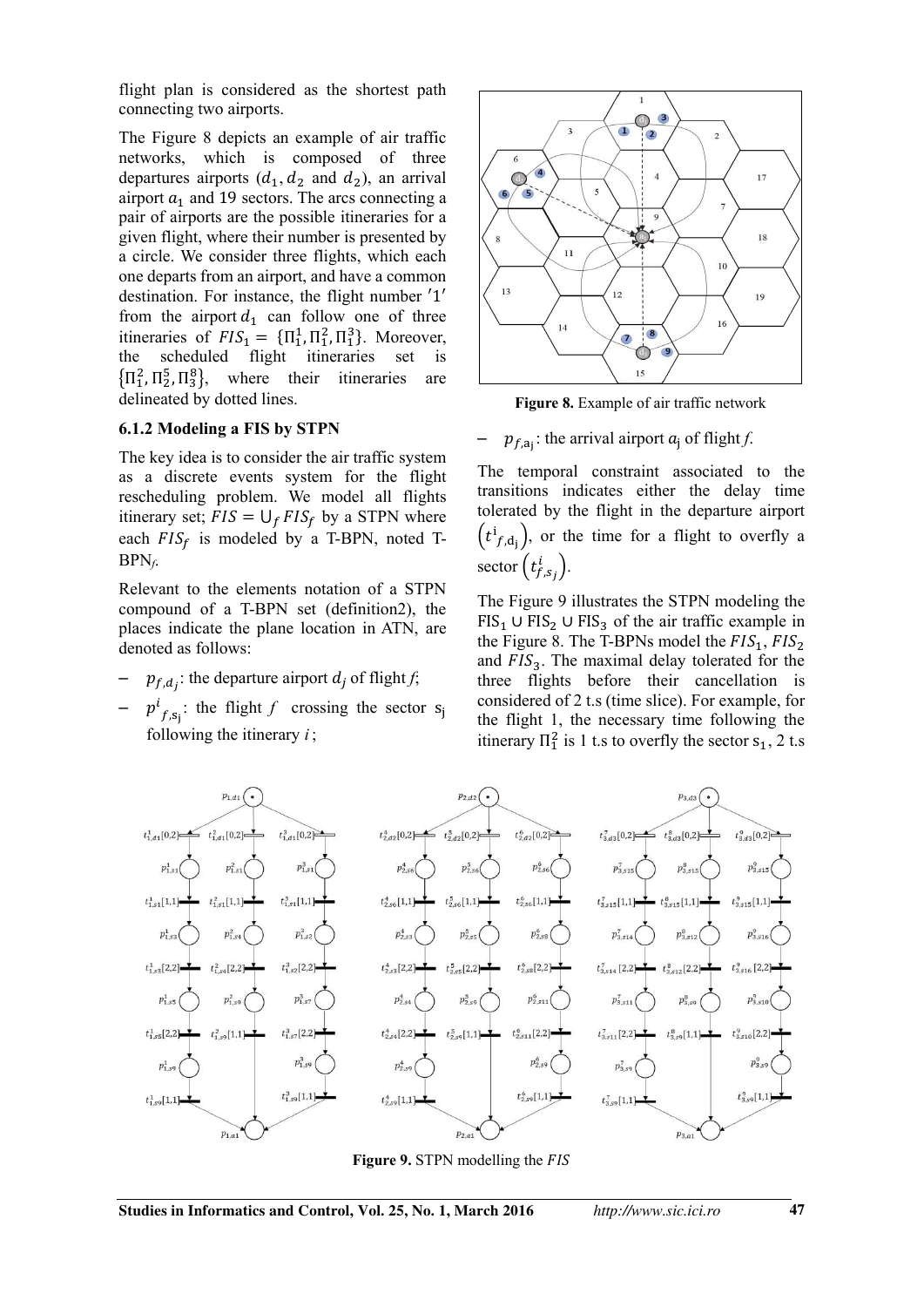to cross the sector  $s_4$  and a time slice to overfly the sector  $s_9$  in order to reach at the airport  $a_1$ .

Before the take-off of three flights an adverse weather condition affected the sectors  $s_4$ ,  $s_5$  and  $s_{12}$  in time interval [2,4] when the scheduled flights cross the sectors and reduce its capacity to zero:  $Cap(s_4, [2,4]) = Cap(s_5, [2,4]) =$  $Cap(s_{12}, [2,4]) = 0$ . Then, the rescheduling is unavoidable to decrease the perturbation impact on the scheduled flights. The rescheduled flight plan will respect the new constraints that is formulated by TFGMEC as follows:

$$
\left(x_{1,s_4}^2(\tau) + x_{2,s_4}^4(\tau) + x_{1,s_5}^1(\tau) + x_{2,s_5}^5(\tau) + x_{3,s_{12}}^8(\tau)\right)_{[2,4]} \le 0
$$

#### **6.2 TROBDD of the set of flight plans and optimal rescheduled flight plan**

This section describes how the  $TROBDD<sub>s</sub>$ structure, the generation and storage approaches are defined in flight rescheduling problem.

The admissible markings in discrete time modeled by a  $TROBDD<sub>s</sub>$  structure allows us to record at every time the possible geographical locations of the rescheduled flights in a small data structure. The  $TROBDD_{\tau}$  size is proportional to the number of possible locations of rescheduled flights at time τ (proposition 2).

The algorithm of generation and storage of state space takes into account a given TFGMEC and allows to determine the set of rescheduled flights plans regarding the constraints capacity. Each independent stack memorizes a possible rescheduled flight plan. The rescheduled flight plan is a flight itinerary  $\Pi_f^l$ , with a fixed take-off time. To calculate its cost, we associate a cost structure to  $TROBDD<sub>S</sub>$  such as the penalty fee of ground delay and the cost of consumed kerosene (for more details see our previous work [7]). In the course of the generation and storage, the addition of a new state from  $E_s$  (step 3) is accompanied by the update of its economic performance by adding the cost associated with the recently integrated state. The cost associated to the final state is the total cost of the rescheduled flight plan.

To determine the optimal flight plan among all rescheduled flights plans in a minimal CPU time, we propose an optimization criterion which allows us to find the optimal plan without generating all solutions (see proposition 3).

*Proposition 3.* The economic analysis of air traffic show that the ground delay is negligible to airlines compared to the consumed kerosene cost during the flight. Indeed, for the reschedule flight plan it is better to delay the aircraft on the ground instead of changing its initial itinerary which is longer. Therefore, the generation and storage algorithm explores in the first time the solutions with the minimum flight distance, if the generation doesn't lead to a final state, then the second criterion that ground delay is adopted. Otherwise, we look for a flight plan solution with longer distance.

*Remark.* Based on the proposition 3, we note that it is not necessary to generate all the solutions. Once a solution is found, it is systematically the optimal.

# **7. Numerical Application and Discussion**

In this section we expose the results of a set of computational experiments. We compare the efficiency of the  $TROBDD<sub>s</sub>$  structure to our previous TD-RG structure in [7]. Also, the performances calculation of the algorithm determines the optimal rescheduled flight plan.

For this purpose, we distribute equally each instance  $|F|$  between the three departure airports presented in the Figure 8. For each case, we increase the flight number at every airport by 10 as indicated by the first column of Table 1. The maximal ground delay time is based on the profitability function [15]. The flight annulation takes 4 hours in the ground delay. Given that the time slice in air traffic is 15 minutes, the study time is equal to 22 time slices; where the tolerated ground delay is  $\theta_d = 16$  time slices and the longest flight time takes 6 t.s.

Before the take-off of flights, an adverse weather condition, reduces the capacity of some sectors and makes the scheduled flight plan infeasible. As shown in column 2, the capacity constraints in the specific time interval are formulated by the TFGMEC. For example, the capacity of sector  $s_5$  where the flights departures from  $d_1 \left( f = 1 ... \frac{|F|}{3} \right)$  and  $d_2 \left( f = \frac{|F|}{3} + \right)$ 1 ...  $2 \times \frac{|F|}{3}$  is reduced to one-fifteenth of the scheduled flights through the time interval  $[1, 16]$  that is formulated by the first  $TFGMEC$ .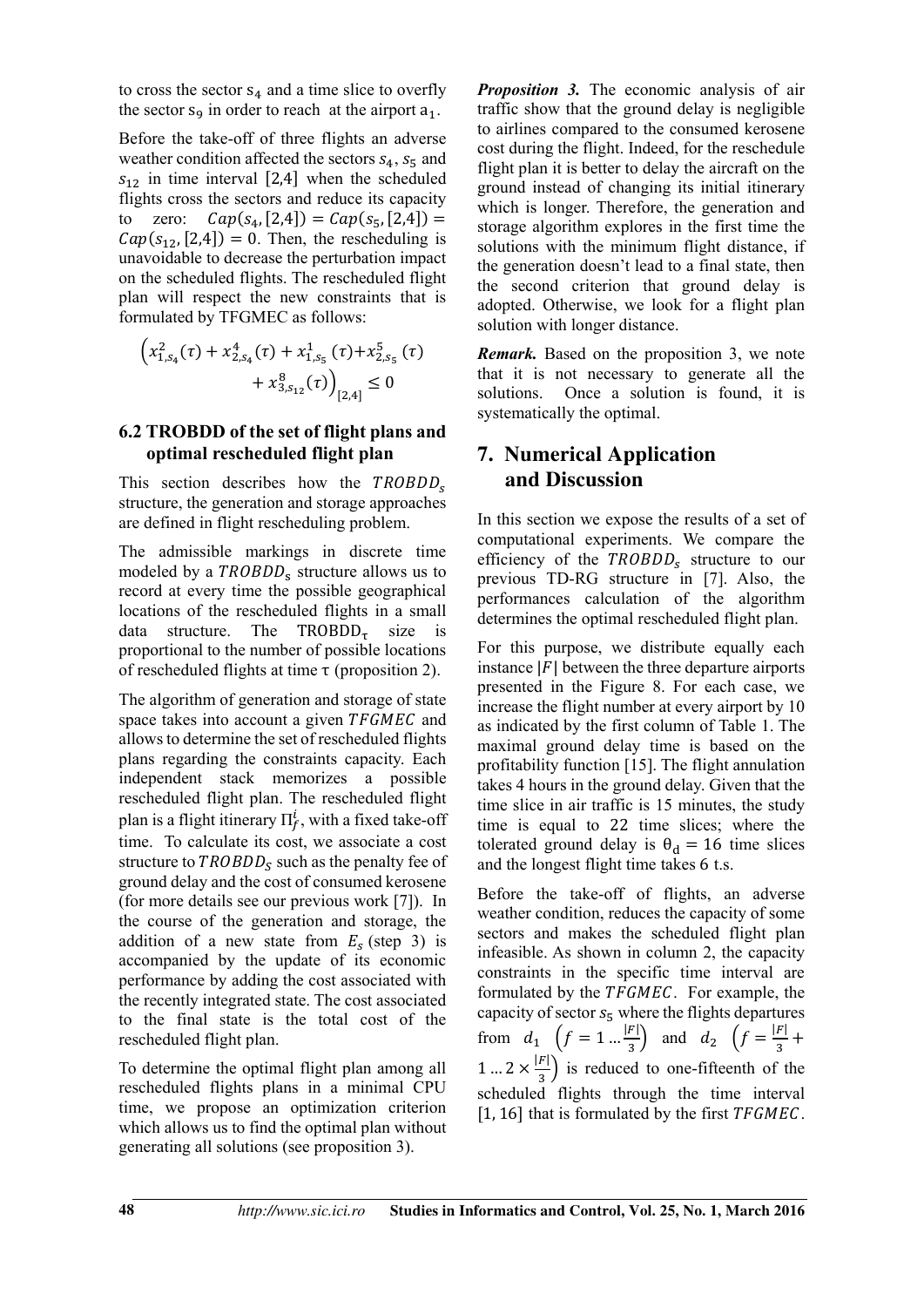**Table 1.** Computational results

|                                         |                                                                                                                                                                                                                                        | <b>Structure size</b>  |                | <b>FRP</b> |
|-----------------------------------------|----------------------------------------------------------------------------------------------------------------------------------------------------------------------------------------------------------------------------------------|------------------------|----------------|------------|
| F                                       | <b>TFGMEC</b>                                                                                                                                                                                                                          | <b>TD-RG</b>           | <b>TROBDDs</b> | <b>CPU</b> |
|                                         |                                                                                                                                                                                                                                        | nodes, [7]             | size           |            |
| $\begin{array}{c} 15 \\ 45 \end{array}$ |                                                                                                                                                                                                                                        | $1,81,10^2$            | 3555           | 0.36       |
|                                         | $\sum_{f=1}^{\lfloor F \rfloor} \left( x_{f,s_5}^2(\tau) \right)_{[1,16]} + \sum_{f=\frac{\lfloor F \rfloor}{2}+1}^{2 \times \frac{\lfloor F \rfloor}{3}} \left( x_{f,s_5}^4(\tau) \right)_{[1,16]} \leq \frac{\lfloor F \rfloor}{15}$ | $2,37,10^{5}$          | 10665          | 1.26       |
| 75                                      |                                                                                                                                                                                                                                        | $1,41,10^8$            | 17775          | 2.46       |
| 90                                      | $\sum_{f=1}^{\frac{ F }{3}}\left(x_{f,s_4}^2(\tau)\right)_{[2,14]}+\sum_{f=\frac{ F }{3}+1}^{2\times\frac{ F }{3}}\left(x_{f,s_4}^4(\tau)\right)_{[2,14]}\leq\frac{ F }{15}$                                                           | $3,02,10^{15}$         | 21330          | 2.62       |
| 105                                     |                                                                                                                                                                                                                                        | $9,19,10^{21}$         | 24885          | 3.56       |
| 135                                     | $\sum_{f=2\times\frac{ F }{2}+1}^{ F }\left(x_{f,s_{12}}^{8}(\tau)\right)_{[0,8]}\leq 0$                                                                                                                                               | 7,87 10 <sup>34</sup>  | 31995          | 5.05       |
| 165                                     |                                                                                                                                                                                                                                        | 6,02 1068              | 39105          | 6.36       |
| 195                                     | $\sum_{f=2\times\frac{ F }{2}+1}^{ F }\left(x_{f,s_{12}}^{8}(\tau)\right)_{[10,14]}\leq 0$                                                                                                                                             | 4,09 10 <sup>109</sup> | 46215          | 7.39       |

The adverse weather condition also annul the capacity of the sector  $s_{12}$  in the interval of [0, 8]  $\cup$ [10, 14], defined by the last two  $TFGMEC$ .

For each instance, the column 4 reports the  $TROBDD<sub>s</sub>$  size by the application of the construction algorithm presented in Figure 3. We can notice that the reduction rules allow to reduce considerably the  $TROBDD<sub>s</sub>$  size. More than 80 % of vertices are eliminated for all instances. The new  $TROBDD<sub>s</sub>$  structure leads to decreases drastically the size of memory space, compared to TD-RG structure that has previously been proposed [7], as shown in Table 1.

Besides, the  $TROBDD<sub>s</sub>$  modeled in a small data structure leads necessarily to an efficient manipulation to generate the optimal solution. The exploration of the optimal flight plan from the model  $TROBDD<sub>s</sub>$  is implemented in C++ under Windows 7 and the tests were realized on a PC with 2.1 GHz processor speed and 8Go of RAM. The last column of table I show the performance of the generation algorithm based on the optimization criterion to determine the optimal solution. For example, the optimization algorithm solves a flight rescheduling problem for 195 flights modeled by a  $TROBDD<sub>s</sub>$  with the size of 46215 vertices, with a time resolution less than 8 seconds.

# **8. Conclusion**

In this paper a new approach so-called Time Reduced Ordered Binary Decision Diagrams  $(TROBDDs)$  is proposed which permit us to model in a small data the reachable markings in discrete time. It is founded on the decomposition of a Safe Time Petri Net (STPN) to a time binary Petri nets (T-BPN) set. Our new structure complexity order is polynomial compared to the initial size that is exponential. Indeed, a new

technique is presented for the generation and storage of the state space of a STPN.

The application of our results has envisaged the Flight Rescheduling Problem (FRP). The set of rescheduled flights itineraries are modeled by a STPN compound of T-BPNs. Each one model the set of flight itineraries. Besides, a cost function is added to  $TROBDD<sub>s</sub>$ , and an optimization criterion is adopted to generate the optimal flight plan. The computational results approve that our new approach is able to solve efficiently several instances of FRP. Also, one can deduce that a large set of reachable markings of STPN can be represented with a small data structure compared to our previous developed TD-RG structure.

Finally, to increase the applicability of the presented approach, our work prospects deals with the flight rescheduling problem for continues flights where the aircraft performs several flights on one day.

# **REFERENCES**

- 1. ACHOUR, Z., N. REZG, **Time Floating General Mutual Exclusion Constraints**, Studies in Informatics and Control, vol. 16, no. 1, 2007, pp. 57-66.
- 2. BERTHOMIEU, B., F. VERNADAT, **State Class Constructions for Branching Analysis of Time Petri Nets,** Tools and Algorithms for the Construction and Analysis of Systems. Springer Berlin Heidelberg, 2003. pp. 442-457.
- 3. BRYANT, R.E, **Symbolic Boolean Manipulation with Ordered Binary Decision Diagrams**, ACM Computing Surveys, vol. 24, no. 2, 1992, pp. 293-318.